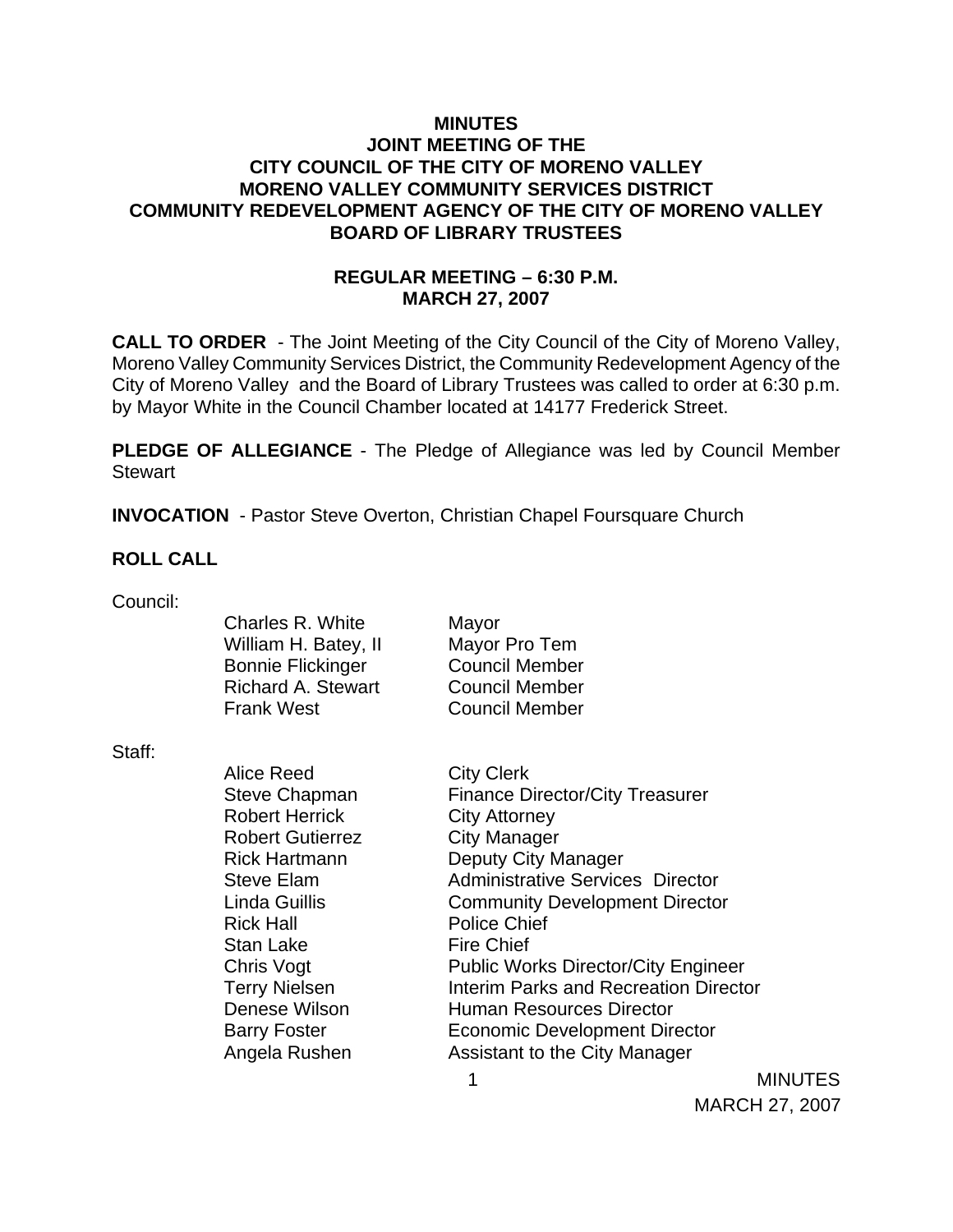City Attorney Herrick introduced new staff members to his department- Suzanne Bryant, Deputy City Attorney III, and Paul Early, Deputy City Attorney III.

## **JOINT CONSENT CALENDARS (SECTIONS A-D) OF THE CITY COUNCIL OF THE CITY OF MORENO VALLEY, MORENO VALLEY COMMUNITY SERVICES DISTRICT, COMMUNITY REDEVELOPMENT AGENCY OF THE CITY OF MORENO VALLEY AND THE BOARD OF LIBRARY TRUSTEES**

Mayor White opened the agenda items for the Consent Calendars for public comments. Public comment was received from Stephen W. Rogers (Item A15) (Submitted discourse for the record).

## **A. CONSENT CALENDAR** - **CITY COUNCIL**

- A1. ORDINANCES FIRST READING BY TITLE ONLY Waived reading of all Ordinance Introductions and read by title only.
- A2. CITY COUNCIL REPORTS ON REIMBURSABLE ACTIVITIES (Report of: City Clerk's Department) Recommendation: Receive and file.
- A3. 2007 LEGISLATIVE UPDATE (Report of: Assistant to the City Manager) Recommendation: That the City Council receive and file the report.
- A4. REVIEW AND CONTINUE THE EMERGENCY ACTION REGARDING THE DESIGN AND CONSTRUCTION OF THE MORENO VALLEY UTILITIES (MVU) 115 KILOVOLT (KV) SUBSTATION AND SWITCHYARD FACILITY (Report of: Public Works Department) Recommendation: Review and continue the Emergency Action taken by the Council during the September 26, 2006 Council Meeting under Resolution 2006-113 Making Findings of an Emergency and Authorizing the Execution of the Design-Build Agreement for the Moreno Valley Utilities Substation and Switchyard Project between the City of Moreno Valley, as Owner, and ABB, Inc., a Delaware Corporation, as Design-Builder in accordance with Public Contract Code Sections 20168, 22050, and Government Code Section 5956.
- A5. REQUEST REJECTION OF ALL BIDS FOR ON-CALL SPEED HUMP INSTALLATION AND ASSOCIATED STRIPING (CITY-WIDE) - PROJECT NO. 07-1258284 (Report of: Public Works Department) Recommendation:
	- 1. Reject all bids opened on January 10, 2007 for the On-Call Speed Hump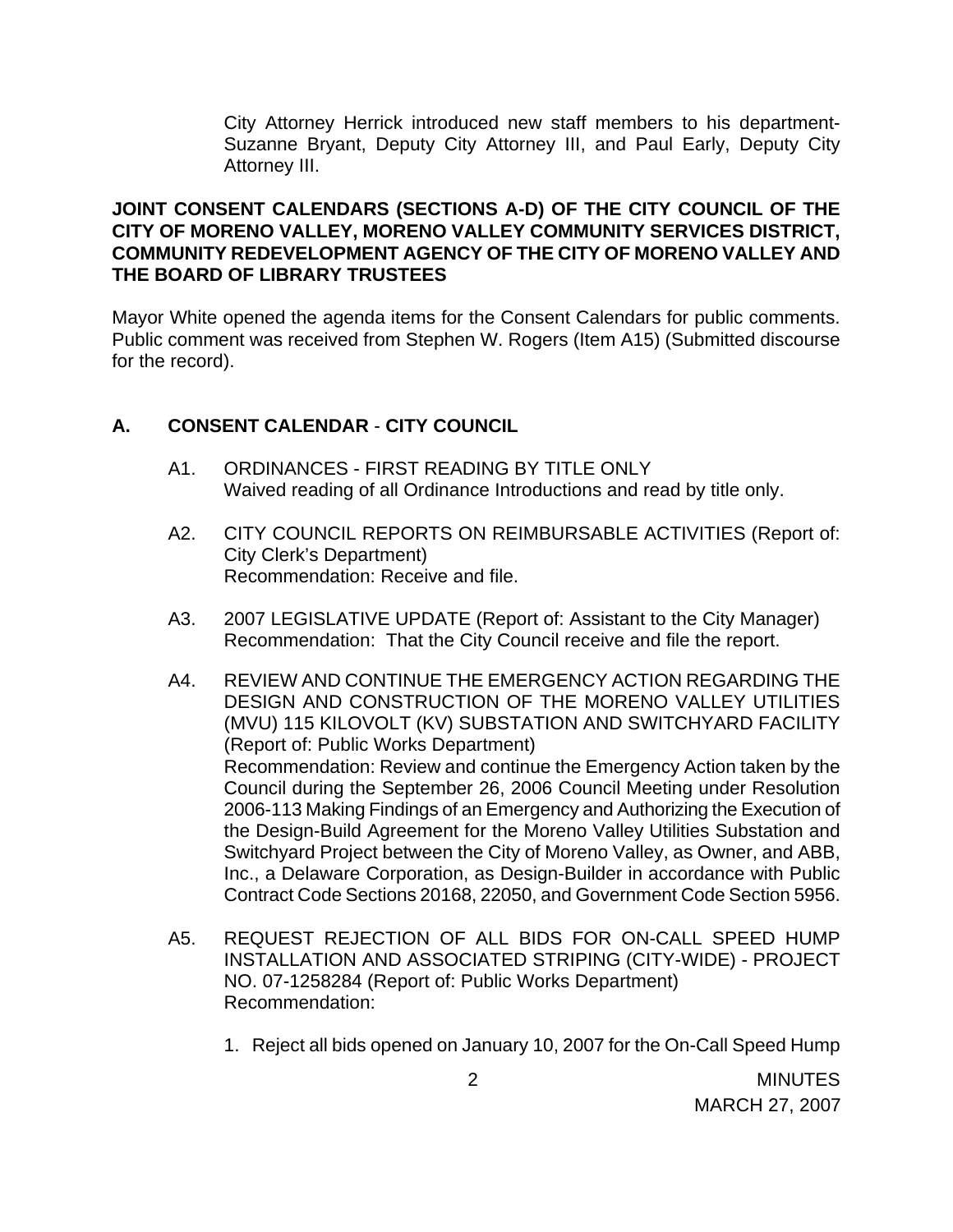Installation and Associated Striping (City-wide) – Project No. 07-1258284; and

- 2. Instruct the Capital Improvement Projects Division (CIP) to re-advertise immediately.
- A6. TRACT 29038 REDUCE FAITHFUL PERFORMANCE BOND AND ADOPT THE RESOLUTION AUTHORIZING ACCEPTANCE OF THE PUBLIC IMPROVEMENTS AS COMPLETE AND ACCEPTING AMY COURT, COURTNEY DRIVE, CENTURY STREET, BRONSON COURT, RUNSEY COURT, AND THOSE PORTIONS OF KRAMERIA AVENUE, SADDLEBROOK LANE, AND LURIN AVENUE ASSOCIATED WITH THE PROJECT INTO THE CITY'S MAINTAINED STREET SYSTEM, DEVELOPER – WL HOMES, LLC, CORONA, CA. (Report of: Public Works Department) Recommendation:
	- 1. Adopt Resolution No. 2007-29 authorizing the acceptance of the public improvements for Tract 29038 as complete and accepting Amy Court, Courtney Drive, Century Street, Bronson Court, Runsey Court, and those portions of Krameria Avenue, Saddlebrook Lane, and Lurin Avenue associated with the project into the City's maintained street system; and

#### Resolution No. 2007-29

A Resolution of the City Council of the City of Moreno Valley, California, Authorizing the Acceptance of the Public Improvements as Complete within Tract 29038, and Accepting Amy Court, Courtney Drive, Century Street, Bronson Court, Runsey Court, and those Portions of Krameria Avenue, Saddlebrook Lane, and Lurin Avenue Associated with the Project into the City's Maintained Street System

- 2. Authorize the City Engineer to execute the 90% reduction to the Faithful Performance Bond, exonerate the Material and Labor Bond in 90 days if there are no stop notices or liens on file with the City Clerk, and exonerate the final 10% of the Faithful Performance Bond in one year when all clearances are received.
- A7. TRACT 31050 REDUCE FAITHFUL PERFORMANCE BOND AND ADOPT THE RESOLUTION AUTHORIZING ACCEPTANCE OF THE PUBLIC IMPROVEMENTS AS COMPLETE AND ACCEPTING ASPEN GLEN AVENUE, MAROON CREEK COURT, MACKENZIE COURT, AND THOSE PORTIONS OF LURIN AVENUE, SADDLEBROOK LANE, PLUMERIA LANE, AND CENTURY STREET ASSOCIATED WITH THE PROJECT INTO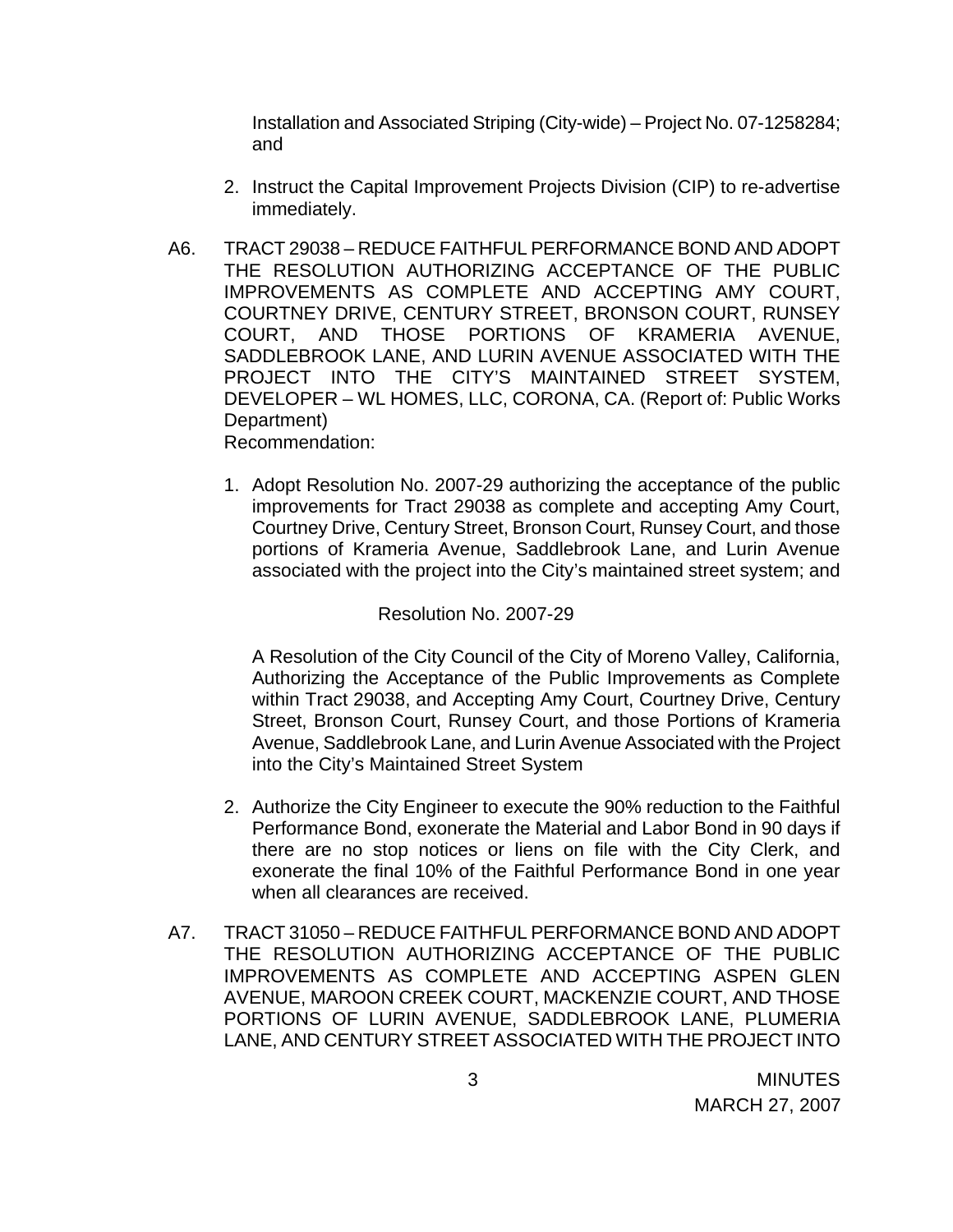THE CITY'S MAINTAINED STREET SYSTEM, DEVELOPER – WL HOMES LLC DBA JOHN LAING HOMES, CORONA, CA. (Report of: Public Works Department) Recommendation:

1. Adopt Resolution No. 2007-30 authorizing the acceptance of the public improvements for Tract 31050 as complete and accepting Aspen Glen Avenue, Maroon Creek Court, Mackenzie Court, and those portions of Lurin Avenue, Saddlebrook Lane, Plumeria Lane, and Century Street associated with the project into the City's maintained street system; and

### Resolution No. 2007-30

A Resolution of the City Council of the City of Moreno Valley, California, Authorizing the Acceptance of the Public Improvements as Complete within Tract 31050 and Accepting Aspen Glen Avenue, Maroon Creek Court, Mackenzie Court, and those Portions of Lurin Avenue, Saddlebrook Lane, Plumeria Lane, and Century Street Associated with the Project into the City's Maintained Street System

- 2. Authorize the City Engineer to execute the 90% reduction to the Faithful Performance Bond, exonerate the Material and Labor Bond in 90 days if there are no stop notices or liens on file with the City Clerk, and exonerate the final 10% of the Faithful Performance Bond in one year when all clearances are received.
- A8. TRACTS 31268 & 31269 OFFSITE SEWER REDUCE FAITHFUL PERFORMANCE BOND AND ADOPT THE RESOLUTION AUTHORIZING ACCEPTANCE OF THE PUBLIC IMPROVEMENTS AS COMPLETE, DEVELOPER – RICHMOND AMERICAN HOMES OF CALIFORNIA, INC., CORONA, CA. (Report of: Public Works Department) Recommendation:
	- 1. Adopt Resolution No. 2007-31 authorizing the acceptance of the public improvements for Tracts 31268 and 31269 Offsite Sewer as complete; and

Resolution No. 2007-31

A Resolution of the City Council of the City of Moreno Valley, California, Authorizing the Acceptance of the Public Improvements as Complete within Tracts 31268 & 31269 Offsite Sewer

2. Authorize the City Engineer to execute the 90% reduction to the Faithful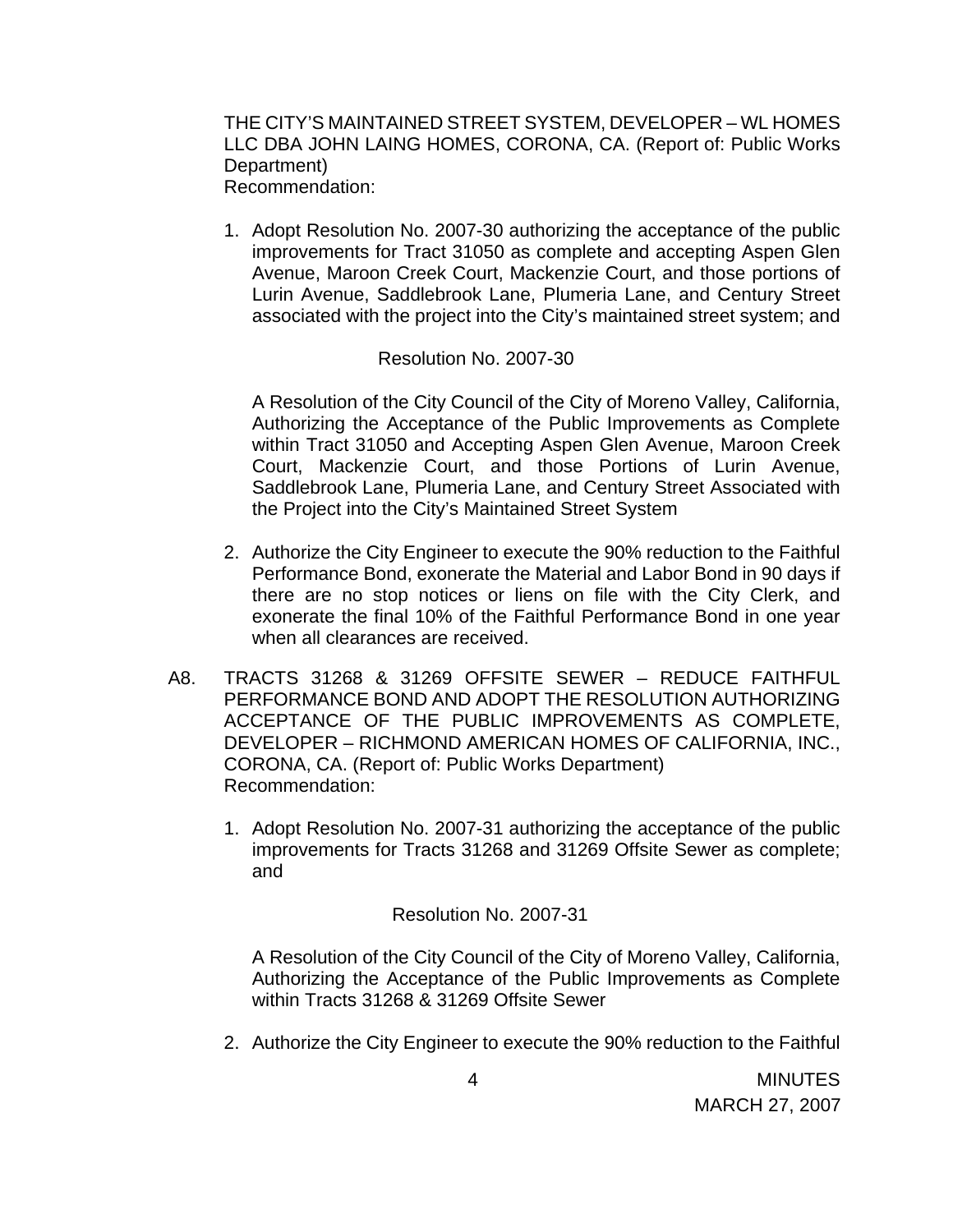Performance Bond, exonerate the Material and Labor Bond in 90 days if there are no stop notices or liens on file with the City Clerk, and exonerate the final 10% of the Faithful Performance Bond in one year when all clearances are received.

- A9. TRACT 32146 CONDOMINIUM PROJECT AMENDMENT TO AGREEMENT FOR PUBLIC IMPROVEMENTS (TIME EXTENSION), WEST SIDE OF LASSELLE STREET, NORTH OF IRIS AVENUE, SUBDIVIDER – K. HOVNANIAN FORECAST HOMES, INC., ONTARIO, CA 91761 (Report of: Public Works Department) Recommendation:
	- 1. Authorize the Mayor to execute the Amendment to Agreement for Public Improvements for Tract 32146:
	- 2. Instruct the City Clerk to forward the completed Amendment to Agreement for Public Improvements to the County Recorder's Office for recordation; and
	- 3. Authorize the City Engineer to execute any future time extension amendments to the agreement, subject to City Attorney approval, if the required public improvements are not completed within said timeframe.
- A10. NOTICE OF COMPLETION AND ACCEPTANCE OF PUBLIC SAFETY BUILDING FIRE SPRINKLER PROJECT - PROJECT NO. 06-75475414 (Report of: Public Works Department) Recommendation:
	- 1. Ratify Contract Change Order No. 1 (Final) for the Public Safety Building Fire Sprinkler Project (Project No. 06-75475414);
	- 2. Accept the work as complete for the Public Safety Building Fire Sprinkler Project constructed by Poss & Sons Pipeline, 16191 Lake Mathews Drive, Perris, CA 92570;
	- 3. Direct the City Clerk to record the Notice of Completion within ten (10) calendar days at the office of the County Recorder of Riverside County, as required by Section 3093 of the California Civil Code; and
	- 4. Authorize the Director of Finance to release the retention to Poss & Sons Pipeline thirty-five (35) calendar days after the date of recordation of the Notice of Completion, if no claims are filed against the project.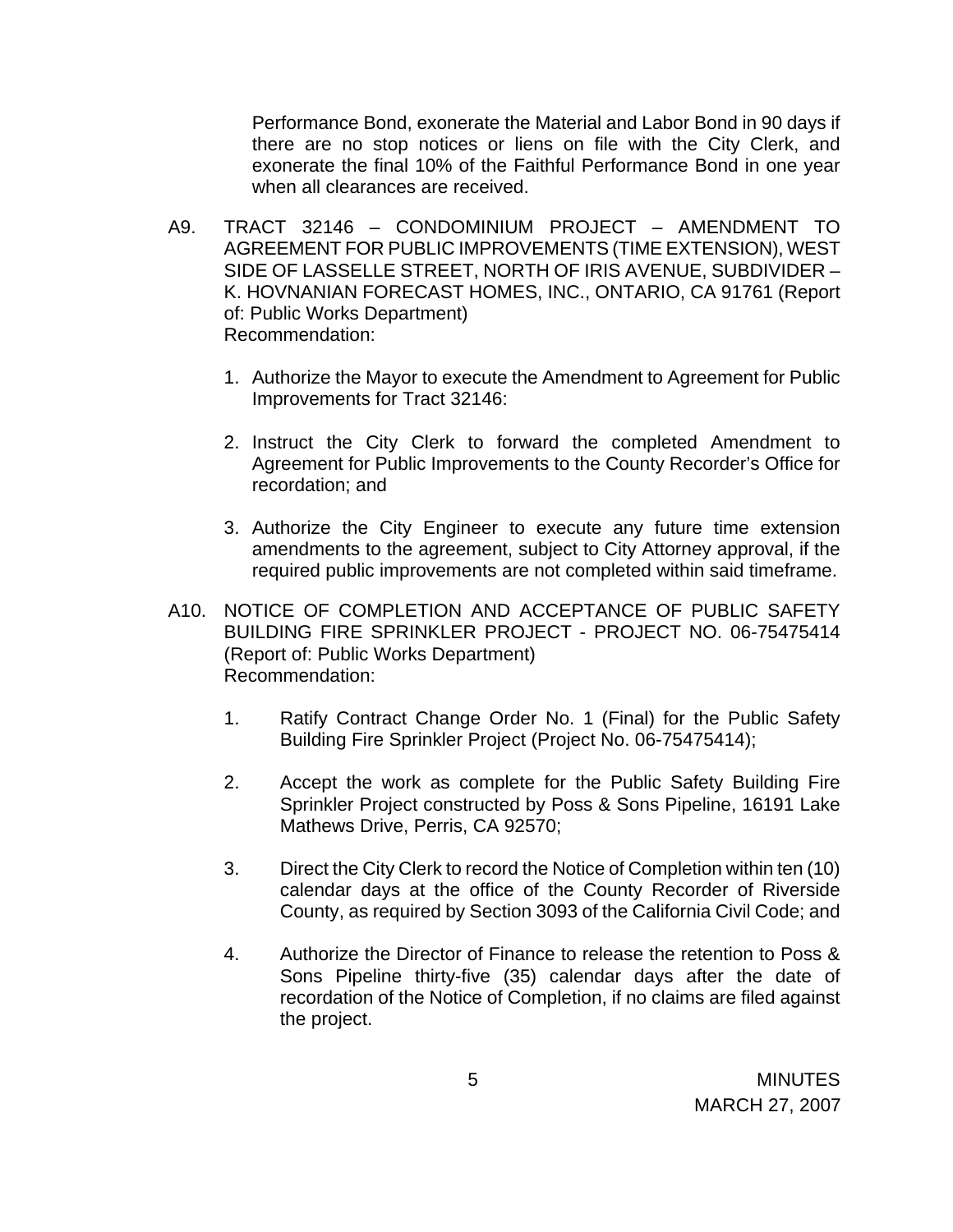A11. RESOLUTION APPROVING THE INSTALLATION OF THE EMERGENCY VEHICLE PREEMPTION SYSTEM FOR ALL FUTURE TRAFFIC SIGNALS (Report of: Public Works Department) Recommendation: Adopt Resolution No. 2007-32, requiring the installation of the Emergency Vehicle Preemption System for all future traffic signals.

#### Resolution No. 2007-32

A Resolution of the City Council of the City of Moreno Valley, California, Approving the Installation of the Emergency Vehicle Preemption System for all Future Signalized Intersections in the City

- A12. MINUTES REGULAR MEETING OF MARCH 13, 2007 (Report of: City Clerk's Department Recommendation: Approve as submitted.
- A13. MORENO VALLEY UTILITIES' RATE ADJUSTMENTS AND RULES MODIFICATIONS (Report of: Public Works Department) Recommendation: Approve Resolution 2007-33 amending the Electric Rates and Electric Service Rules, Fees, and Charges for Moreno Valley Utilities.

#### Resolution No. 2007-33

A Resolution of the City Council of the City of Moreno Valley, California, to Amend the Electric Rates, and Electric Service Rules, Fees, and Charges for Moreno Valley Utilities

A14. ORDINANCE NO. 740 - AN ORDINANCE OF THE CITY COUNCIL OF THE CITY OF MORENO VALLEY, CALIFORNIA, AMENDING TITLE 11 OF THE CITY OF MORENO VALLEY MUNICIPAL CODE, BY ADDING A NEW CHAPTER 11.80 RELATING TO NOISE REGULATION (RECEIVED FIRST READING AND INTRODUCTION ON MARCH 13, 2007 ON A 5-0 VOTE) (Report of: City Attorney's Office) Recommendation: Adopt Ordinance No. 740.

Ordinance No. 740

An Ordinance of the City Council of the City of Moreno Valley, California, Amending Title 11 of the City of Moreno Valley Municipal Code, by Adding a New Chapter 11.80 Relating to Noise Regulation

A15. PURCHASE ORDER APPROVAL FOR PROFESSIONAL CONSULTANT SERVICES (Report of: Public Works Department) Recommendation: Authorize the issuance of a purchase order to Municipal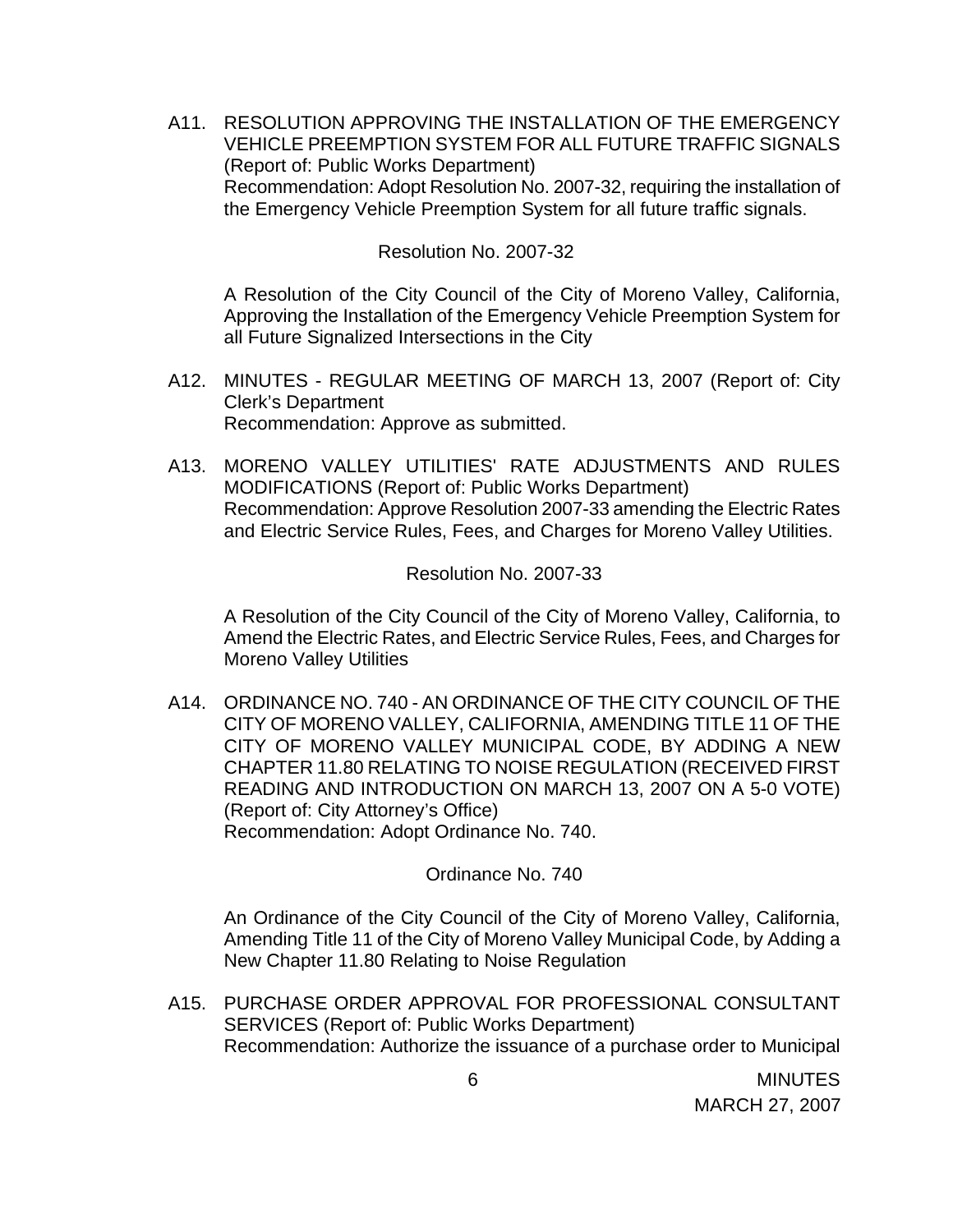Engineering Resources (MER) in the amount of \$23,000 for final payment of services rendered through March 1, 2007.

A16. AGREEMENT FOR THE AUTOMATED PHOTO RED LIGHT ENFORCEMENT PILOT PROGRAM (Report of: Public Works Department) Recommendation: Authorize the City Manager to enter into an Agreement for the Automated Photo Red Light Enforcement Pilot Program with Redflex Traffic System, Inc, contingent upon final approval of the contract language by the City Manager and City Attorney.

## **B. CONSENT CALENDAR** - **COMMUNITY SERVICES DISTRICT**

- B1. ORDINANCES FIRST READING BY TITLE ONLY Waived reading of all Ordinance Introductions and read by title only.
- B2. EXTENSION OF CONTRACT PROJECT NO. E-2/05 MAINTENANCE OF EXTENSIVE LANDSCAPING AND IRRIGATION – HIDDEN SPRINGS (Report of: Public Works Department) Recommendation:
	- 1. Approve the Amendment to the Contract Agreement for MVCSD Project E-2/05 to extend the term of the contract for an additional oneyear period,
	- 2. Authorize the President of the MVCSD Board to execute said Amendment with Tropical Plaza Nursery, Inc. of Villa Park, California, and;
	- 3. Authorize the Purchasing Manager, at the start of Fiscal Year 2007/08, to issue open purchase orders to Tropical Plaza Nursery, Inc. in the amounts of:
		- a.) One Hundred Fifty-Four Thousand Eight Hundred Seventy-Five Dollars and 87/100 (\$154,875.87) for twelve months of base maintenance service; and
		- b.) Thirty Thousand Five Hundred Dollars and No/100 (\$35,000.00) for anticipated Additional Work per Section 3., paragraph d. of the amended Agreement.
- B3. MINUTES REGULAR MEETING OF MARCH 13, 2007 (Report of: City Clerk's Department Recommendation: Approve as submitted.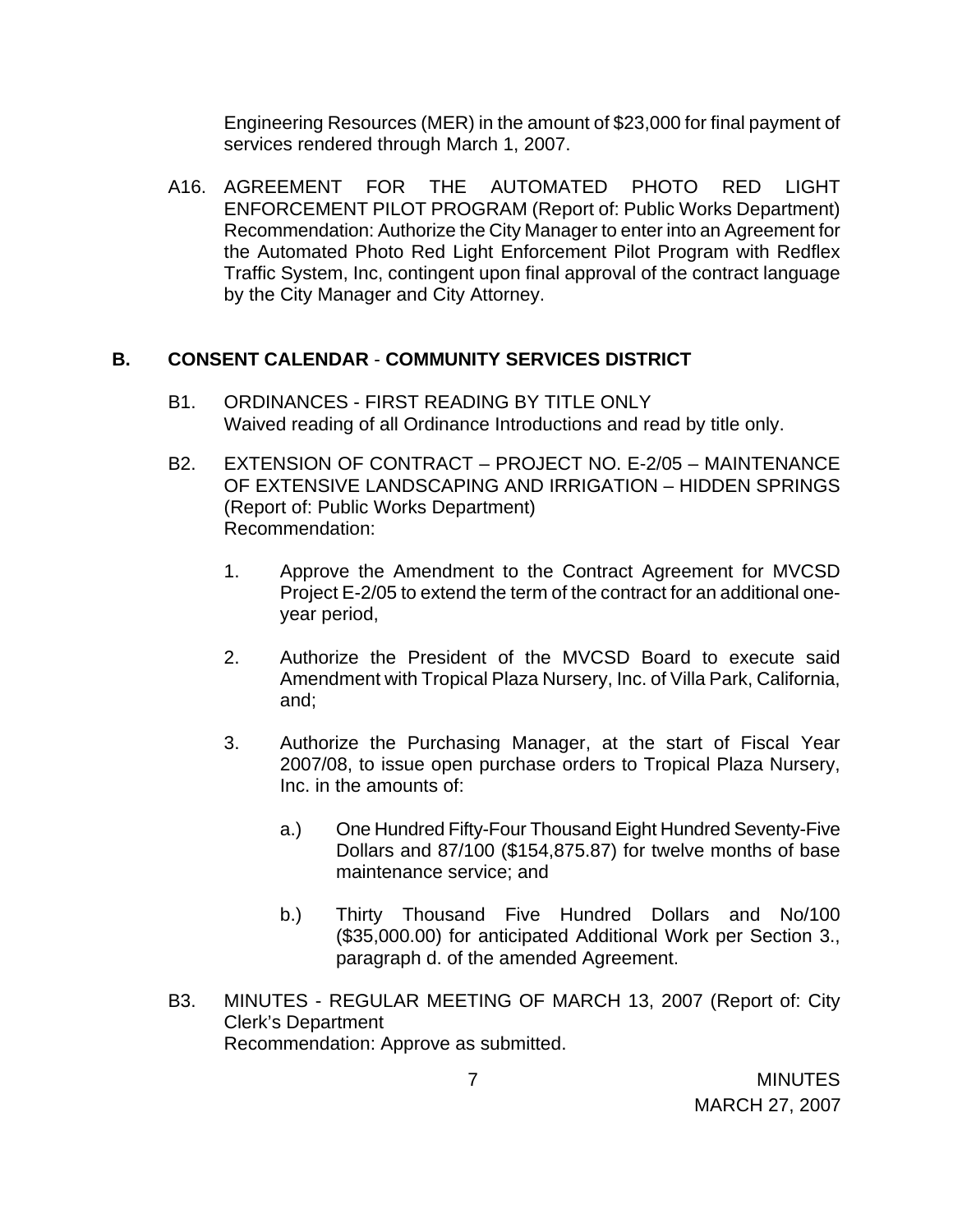## **C. CONSENT CALENDAR** - **COMMUNITY REDEVELOPMENT AGENCY**

- C1. ORDINANCES FIRST READING BY TITLE ONLY Waived reading of all Ordinance Introductions and read by title only.
- C2. MINUTES REGULAR MEETING OF MARCH 13, 2007 (Report of: City Clerk's Department Recommendation: Approve as submitted.

# **D. CONSENT CALENDAR** - **BOARD OF LIBRARY TRUSTEES**

- D1. ORDINANCES FIRST READING BY TITLE ONLY Waived reading of all Ordinance Introductions and read by title only.
- D2. MINUTES REGULAR MEETING OF MARCH 13, 2007 (Report of: City Clerk's Department Recommendation: Approve as submitted.

## **Joint Consent Calendar Items A2 – D2 approved by a 5-0 vote. m/Flickinger, s/Stewart.**

## **E. PUBLIC HEARINGS**

- E1. PUBLIC HEARING REGARDING MAIL BALLOT PROCEEDINGS FOR BAY AVENUE APARTMENTS - BALLOTED ITEM: NATIONAL POLLUTANT DISCHARGE ELIMINATION SYSTEM (NPDES) RESIDENTIAL RATE SCHEDULE; MORENO BEACH RETAIL CENTER - BALLOTED ITEM: NPDES COMMERCIAL/INDUSTRIAL RATE SCHEDULE; BRAVO BURGERS RESTAURANT - BALLOTED ITEMS: CSD ZONE M (COMMERCIAL, INDUSTRIAL, AND MULTIFAMILY IMPROVED MEDIAN MAINTENANCE) AND NATIONAL POLLUTANT DISCHARGE ELIMINATION SYSTEM (NPDES) ; AND OAKWOOD APARTMENTS - BALLOTED ITEM: CSD ZONE M (Report of: Public Works Department) Recommendation:
	- 1) That the Mayor and Members of the City of Moreno Valley City Council, after conducting the public hearing:

Mayor White opened the public testimony portion of the public hearing; there being none, public testimony was closed.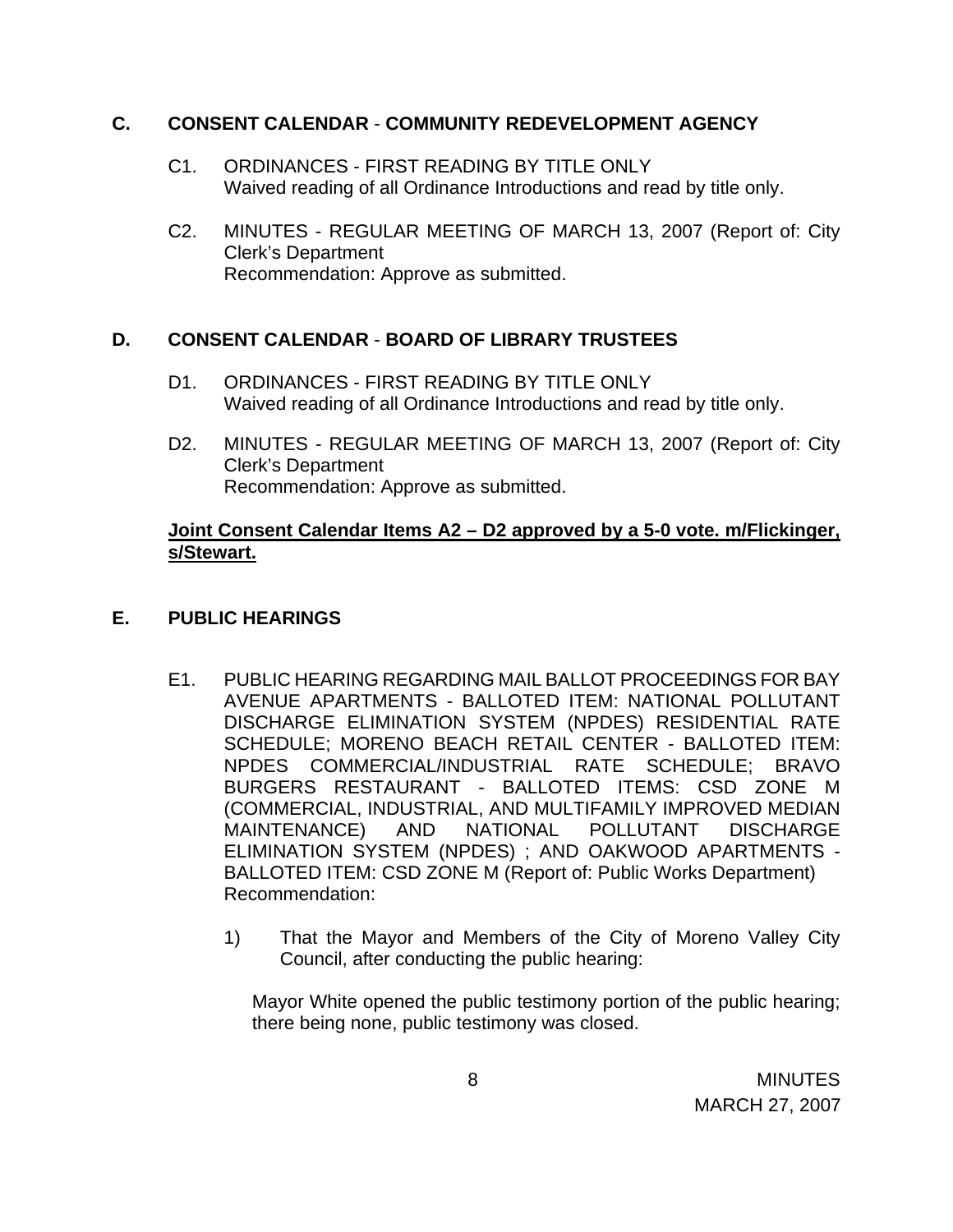- a) Tabulate the mail ballots for the
	- 1. NPDES residential maximum regulatory rate for Bay Avenue Apartments – Assessor Parcel Number (APN) 291-283-008 (and any division thereof) and
	- 2. NPDES commercial/industrial maximum regulatory rate for Moreno Beach Retail Center – APN 304-240-004 (and any division thereof) and Bravo Burgers Restaurant – APNs 263- 111-039 and 263-111-040 (and any division thereof);

#### **Approved by a 5-0 vote. m/Stewart, s/Flickinger.**

The City Clerk announced the results as follows:

 Bay Avenue Apartments – NPDES – "Yes" Moreno Beach Retail Center – NPDES – "Yes" Bravo Burgers – NPDES – "Yes"

- b) Verify and accept the results of the mail ballot proceedings as identified on the Official Tally Sheet and APN listing;
- c) Receive and file with the City Clerk's office the accepted Official Tally Sheet and APN listing; and
- d) If approved, authorize and impose the applicable NPDES maximum regulatory rates to the participating projects.

### **Approved by a 5-0 vote. m/Stewart, s/Batey.**

- 2) That the Members of the Board of Directors of the Moreno Valley CSD, after conducting the public hearing:
	- a) Tabulate the mail ballots for CSD Zone M for Bravo Burgers Restaurant – APNs 263-111-039 and 263-111-040 (and any division thereof) and Oakwood Apartments – APNs 486-070- 003 and 486-070-004 (and any division thereof);

### **Approved by a 5-0 vote. m/Stewart, s/Batey**

The Secretary announced the results as follows:

 Bravo Burgers – "Yes" Oakwood Apartments – "Yes"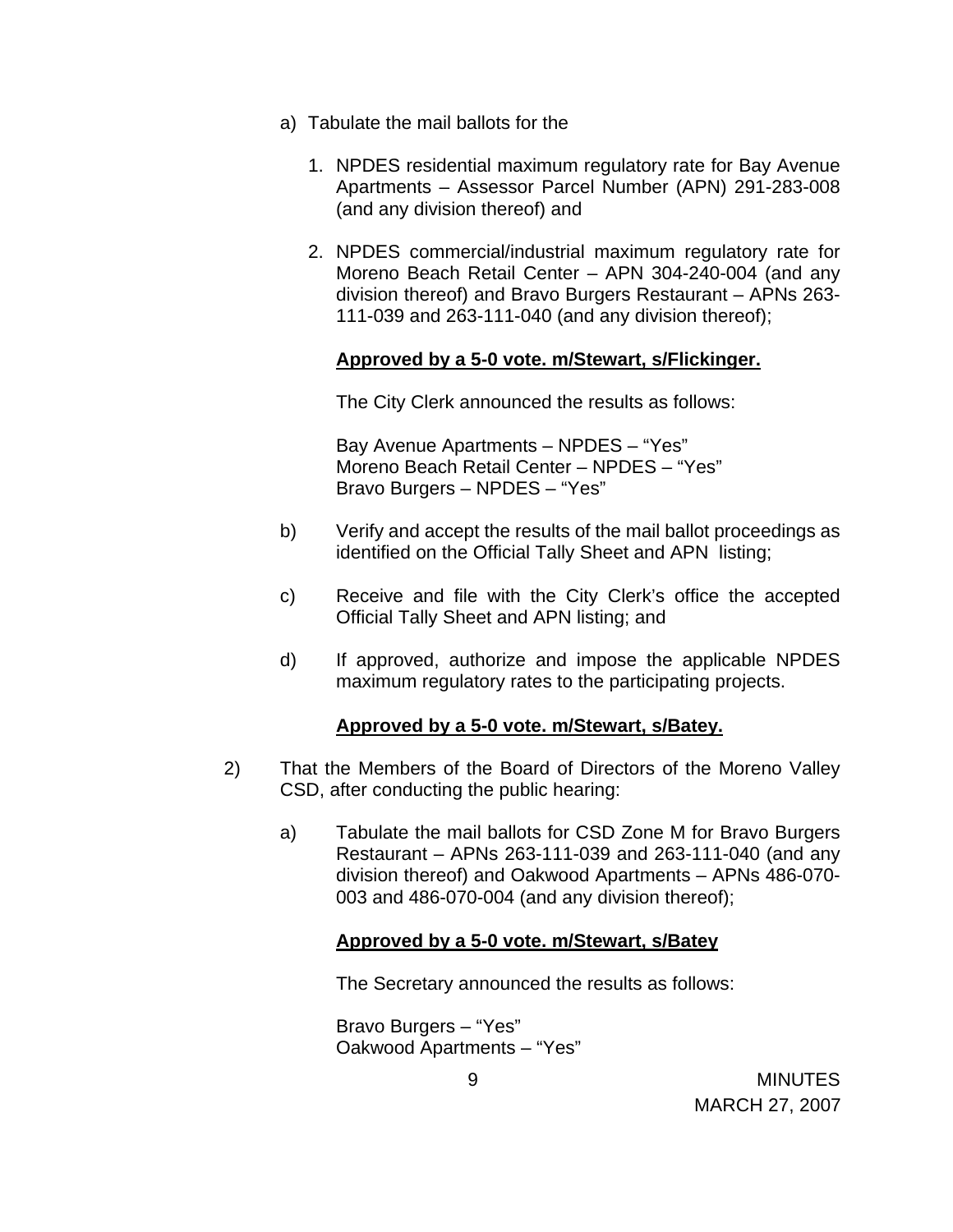- b) Verify and accept the results of the mail ballot proceedings as identified on the Official Tally Sheet and APN listing;
- c) Receive and file with the City Clerk's Office the accepted Official Tally Sheet and APN listing; and
- d) If approved, authorize and impose the annual CSD Zone M parcel charge to the participating projects.

### **Approved by a 5-0 vote. m/Stewart, s/Batey.**

- E2. COMMUNITY DEVELOPMENT BLOCK GRANT (CDBG) AND HOME FY 2007/08 PROPOSED PROJECTS (Report of: Economic Development Department) Recommendation: That the City Council:
	- 1. Conduct a Public Hearing for the Community Development Block Grant (CDBG) and HOME Programs to allow the public an opportunity to comment on the proposed projects and programs; and

 Mayor White opened the public testimony portion of the public hearing. Public testimony was received from Jim Stream, Executive Director of ARC Riverside and Moreno Valley Resource Center.

2. Review and select programs and projects for funding as part of the City's Annual Action Plan for FY 2007/08, as well as updating the 5- Year Consolidation Plan.

 Dorothy Grzeskowiak, President of Community Assistance Program spoke on behalf of the CAP Program.

Joan Thirkettle spoke on behalf of Path of Life Ministries.

### **Approved by a 5-0 vote to approve as amended to change Attachment B to read "Sheila Street Improvements" from "Sheila Street Sidewalks."**

## **F. ITEMS REMOVED FROM CONSENT CALENDARS FOR DISCUSSION OR SEPARATE ACTION - NONE**

**G. REPORTS**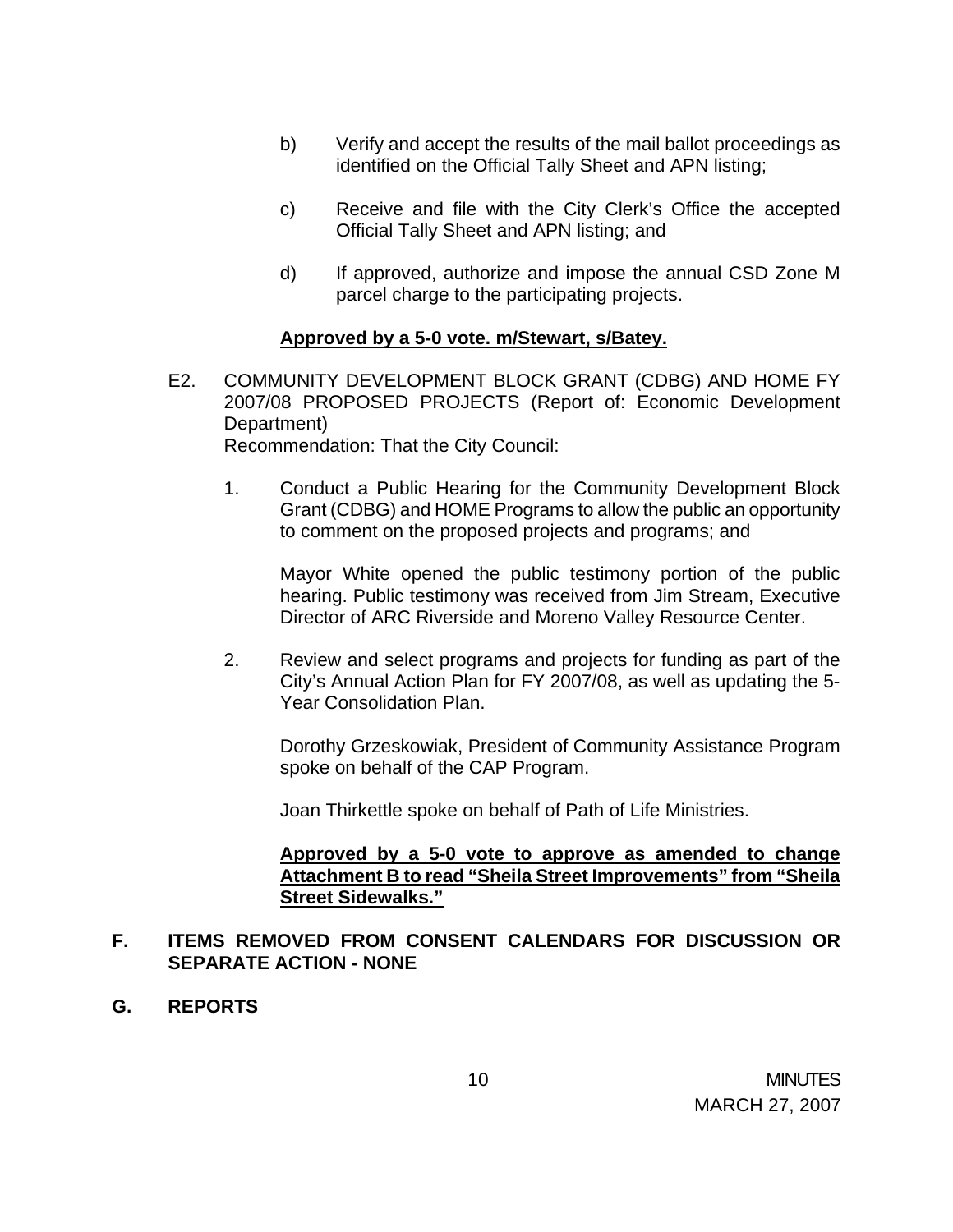G1. REVIEW AND RECOMMEND APPROVAL OF THE COMMUNITY SERVICES DISTRICT ZONE E-7 (HIGH-SERVICE LEVEL PARKWAY LANDSCAPE MAINTENANCE) PARCEL CHARGE INCREASE, WHICH AFFECTS PARCELS OWNED BY THE CITY AND THE COMMUNITY REDEVELOPMENT AGENCY (Report of: Public Works Department) Recommendation:

 Mayor White opened the agenda item for public comments; there being none, public comments were closed.

- 1. That the Mayor and Members of the City of Moreno Valley City Council:
	- a) Review a copy of the mail ballot packets submitted by the Moreno Valley Community Services District (CSD) for the purpose of balloting (voting) on an increase in the annual parcel charge for high-service-level parkway landscape maintenance for parcels located within Zone E-7 (Centerpointe);
	- b) Make a determination by way of a roll call whether or not to submit a ballot for the proposed increase in the Zone E-7 annual parcel charge, which includes, if necessary, future annual inflation adjustments;

### **Approved by a 5-0 vote. m/Stewart, s/Batey.**

c) If a majority of the City Council, as the representative body of the City of Moreno Valley, elect to submit a ballot, the Mayor and Members of the City Council shall cast a vote by roll call as to whether they should approve or oppose the proposed increase in the Zone E-7 annual landscape maintenance charge, which includes possible future annual inflation adjustments;

## **Approved by a 5-0 vote. m/Stewart, s/Batey.**

d) If City Council determines that the ballots shall be submitted to the CSD, the City Council shall authorize the City Manager or other designated personnel to mark and sign the ballots on behalf of the City of Moreno Valley as the record owner of property

### **Approved by a 5-0 vote to read "City Manager or his designee". m/Stewart, s/Batey.**

2. That the Board Members of the Community Redevelopment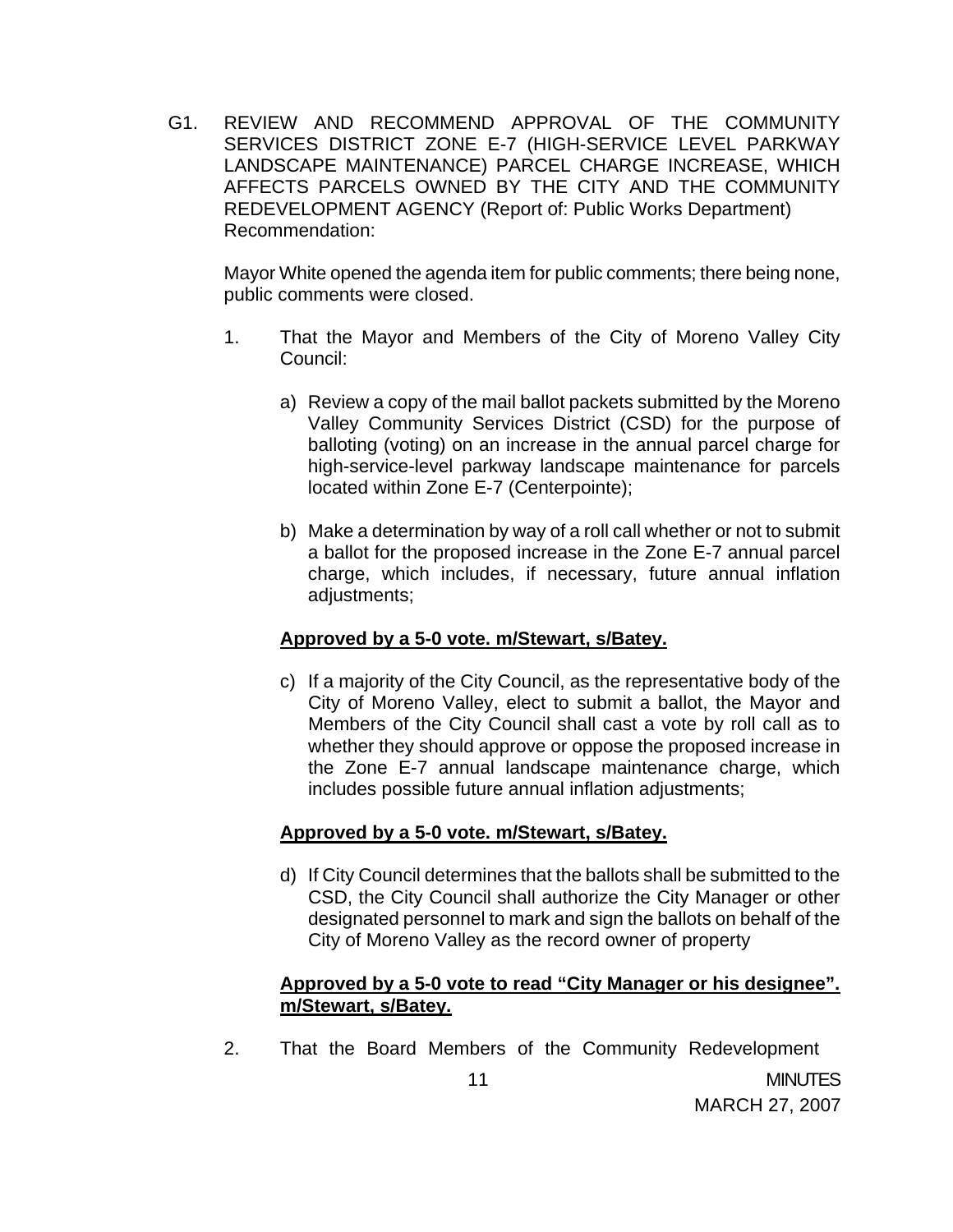Agency (RDA):

a) Review a copy of the mail ballot packet submitted by the CSD for the purpose of balloting (voting) on an increase in the annual parcel charge for high-service-level parkway landscape maintenance for parcels located within the Zone E-7 (Centerpointe);

## **Approved by a 5-0 vote. m/Stewart, s/Batey.**

b) Make a determination by way of a roll call whether or not to submit a ballot for the proposed increase in the Zone E-7 annual parcel charge, which includes, if necessary, future annual inflation adjustments;

## **Approved by a 5-0 vote. m/Stewart, s/Batey.**

c) If a majority of the RDA Board of Directors, as the representative body of the Community Redevelopment Agency, elect to submit a ballot, the RDA Board of Directors shall cast a vote by roll call as to whether they should approve or oppose the proposed increase in the Zone E-7 annual landscape maintenance charge, which includes possible future annual inflation adjustments;

## **Approved by a 5-0 vote. m/Stewart, s/Batey.**

d) If the RDA Board of Directors determines that a ballot shall be submitted to the CSD, the RDA Board shall authorize the Executive Director (City Manager) or other designated personnel to mark and sign the ballot on behalf of the Community Redevelopment Agency as the record owner of the property.

## **Approved by a 5-0 vote to read "Executive Director (City Manager) or his designee." m/Stewart, s/Batey.**

G2. AMENDMENTS TO CHAPTER 11.40 OF THE CITY OF MORENO VALLEY MUNICIPAL CODE AND ORDINANCE NO. CSD 42 RELATING TO THE PROHIBITION OF SMOKING IN PARKS AND RECREATION FACILITIES (Report of: Parks & Community Services) Recommendation:

Mayor White opened the agenda item for public comments. Public comment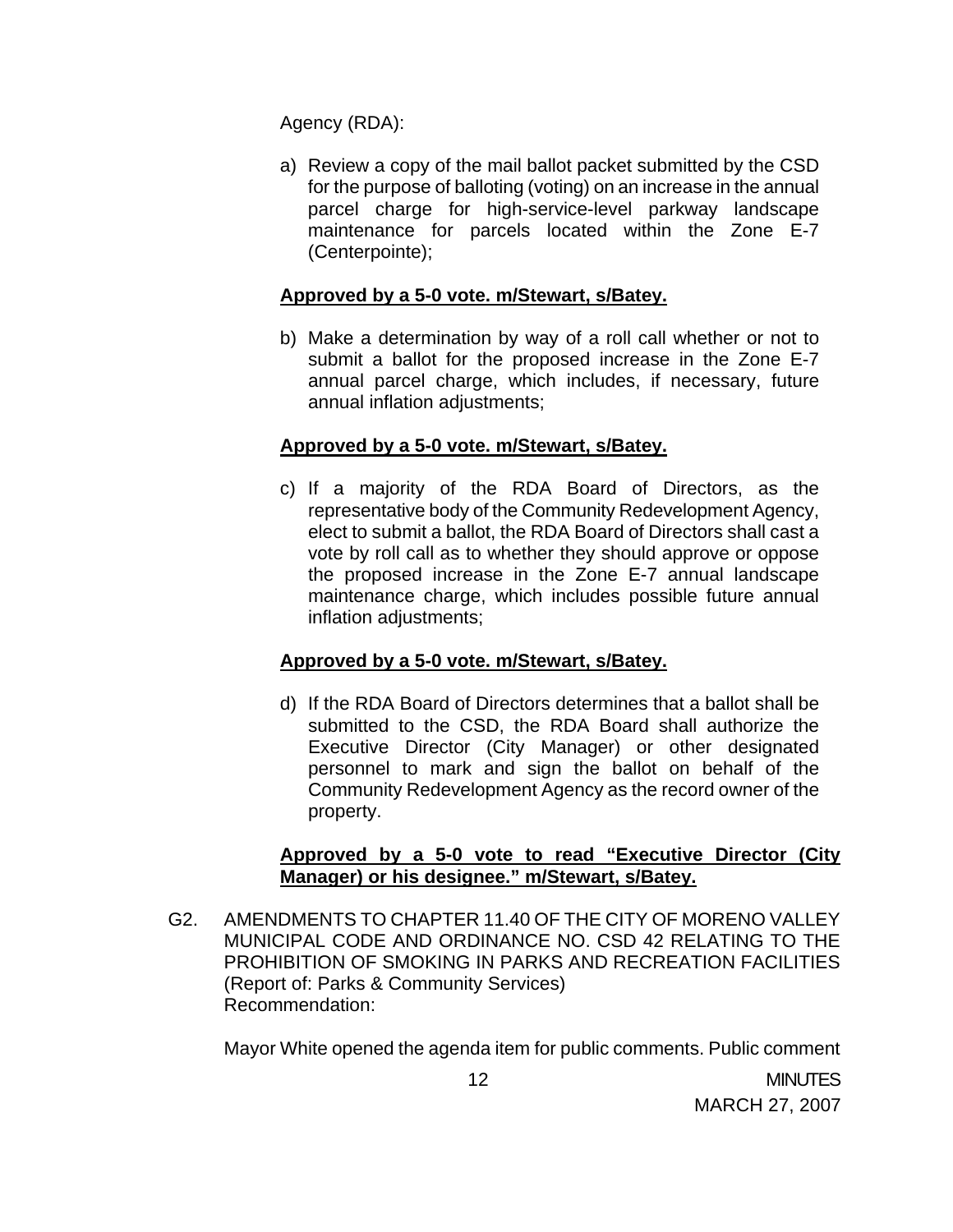was received from Melony White (supports); Roussenu Kazi (supports); Robert Dlouhy (supports); Chandri Kazi (supports); Paul Vallejos (supports); and Micala Maddox (supports).

1. That the City Council introduce Ordinance No. 741, an Ordinance of the City of Moreno Valley, amending Sections 11.40.020 and 11.40.040 of Chapter 11.40 of Title 11 of the City of Moreno Valley Municipal Code, relating to the prohibition of smoking in parks and recreation facilities, and

### Ordinance No. 741

An Ordinance of the City Council of the City of Moreno Valley Amending Sections 11.40.020 and 11.40.040 of Chapter 11.40 of Title 11 of the City of Moreno Valley Municipal Code, Relating to the Prohibition of Smoking in Parks and Recreation Facilities

**Approved by a 4-1 vote (West dissenting), as amended, with the following changes: 1) eliminate the language "curb to curb" under definitions; 2) section bb, #1 to include "except in an area designated and posted as available for smoking on the grounds of a recreation center as designated by the Parks & Community Services Director"; and 3) to include this notice on the application.**

2. That the Board of Directors for the Moreno Valley Community Services District introduce Ordinance No. CSD 52, an Ordinance of the Community Services District of the City of Moreno Valley, amending Sections 3 and 5 of Ordinance No. CSD 42, relating to the prohibition of smoking in parks and recreation facilities.

### Ordinance No. CSD 52

 An Ordinance of the Moreno Valley Community Services District, of the City of Moreno Valley, California, Amending Sections 3 and 5 of Ordinance No. CSD 42, Relating to the Prohibition of Smoking in Parks and Recreation Facilities

**Approved by a 4-1 vote (West dissenting), as amended, with the following changes: 1) eliminate the language "curb to curb" under definitions; 2) section bb, #1 to include "except in an area designated and posted as available for smoking on the grounds of a recreation center as designated by the Parks & Community Services Director"; and, 3) to include this notice on the application.**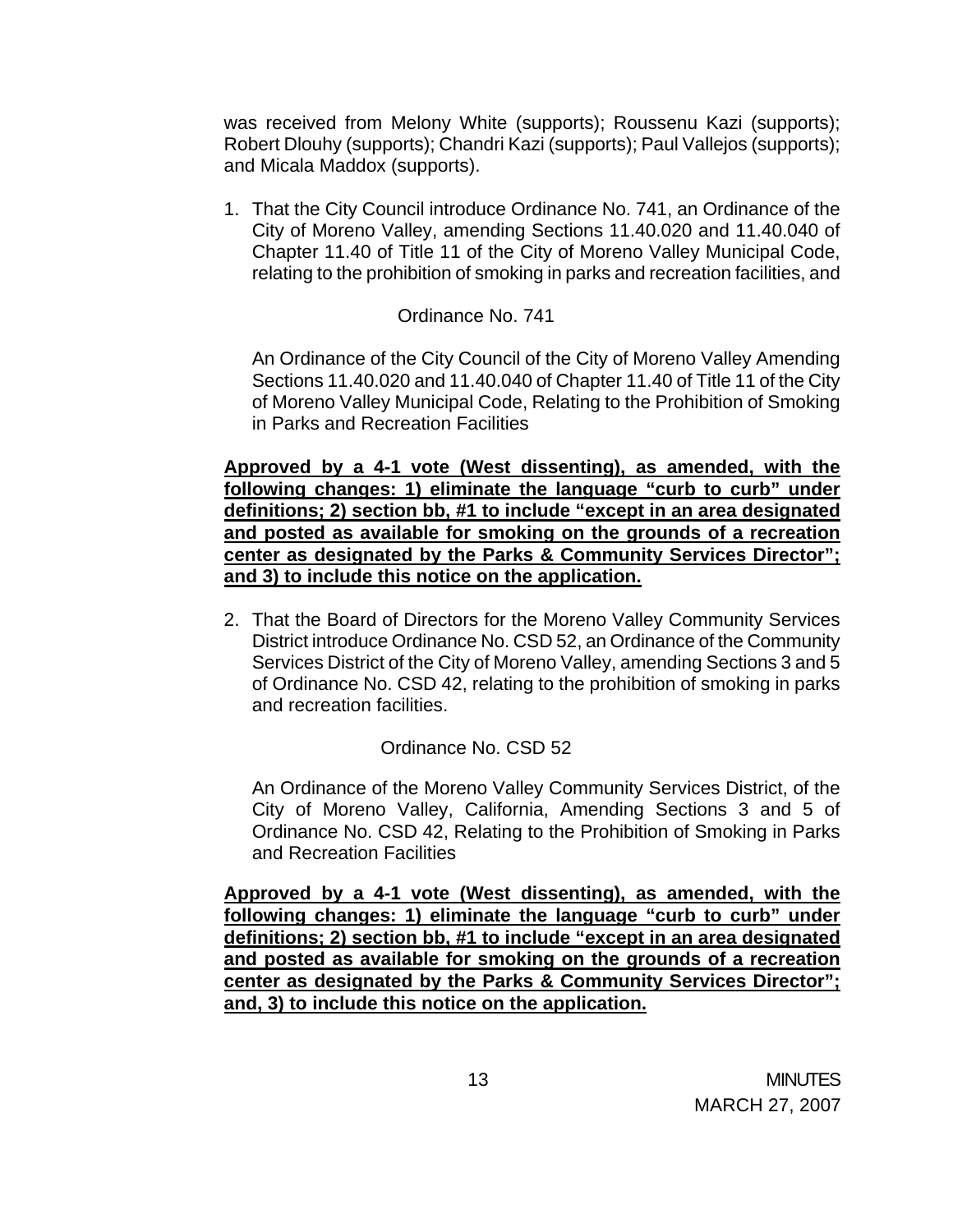G3. CITY MANAGER'S REPORT (Informational Oral Presentation – not for Council action) – City Manager Gutierrez reminded the Council that the Chamber Mega Mixer will be held Thursday, March 29th from 5:30 to 7:30 P.M. at the newly refurbished Library on Alessandro Boulevard.

## **H. LEGISLATIVE ACTIONS**

ORDINANCES - 1ST READING AND INTRODUCTION - NONE

ORDINANCES - 2ND READING AND ADOPTION - NONE

ORDINANCES - URGENCY ORDINANCES – NONE

RESOLUTIONS – NONE

## PUBLIC COMMENTS **ON ANY SUBJECT NOT ON THE AGENDA** UNDER THE JURISDICTION OF THE CITY COUNCIL ARE AS FOLLOWS: - **None**

# **CLOSING COMMENTS AND/OR REPORTS OF THE CITY COUNCIL, COMMUNITY SERVICES DISTRICT, OR COMMUNITY REDEVELOPMENT AGENCY**

Council Member Stewart

1) Another Press Enterprise article regarding violence in the City – paper keeps repeating the same information over and over – reminded the public that the Police Department is doing a great job – need to show our support for the Police Chief and the department

### Mayor Pro Tem Batey

- 1) Had meeting with Council Member West and the Police Chief the crime statistics show that Moreno Valley's crime level is lower than some of the surrounding communities – it is a safe city for a city of this size
- 2) Speed humps would like staff to contact his constituents regarding this issue would like to discuss at a future Study Session – seconded by Council Member Stewart – Public Works Director Vogt responded with information regarding speed humps
- 3) Gratified to see high school students attending the Council meeting

### Council Member Flickinger

1) Announced the official "Ribbon Cutting" for the rejuvenated library will be held on April 2, 2007 at 8:45 A.M.